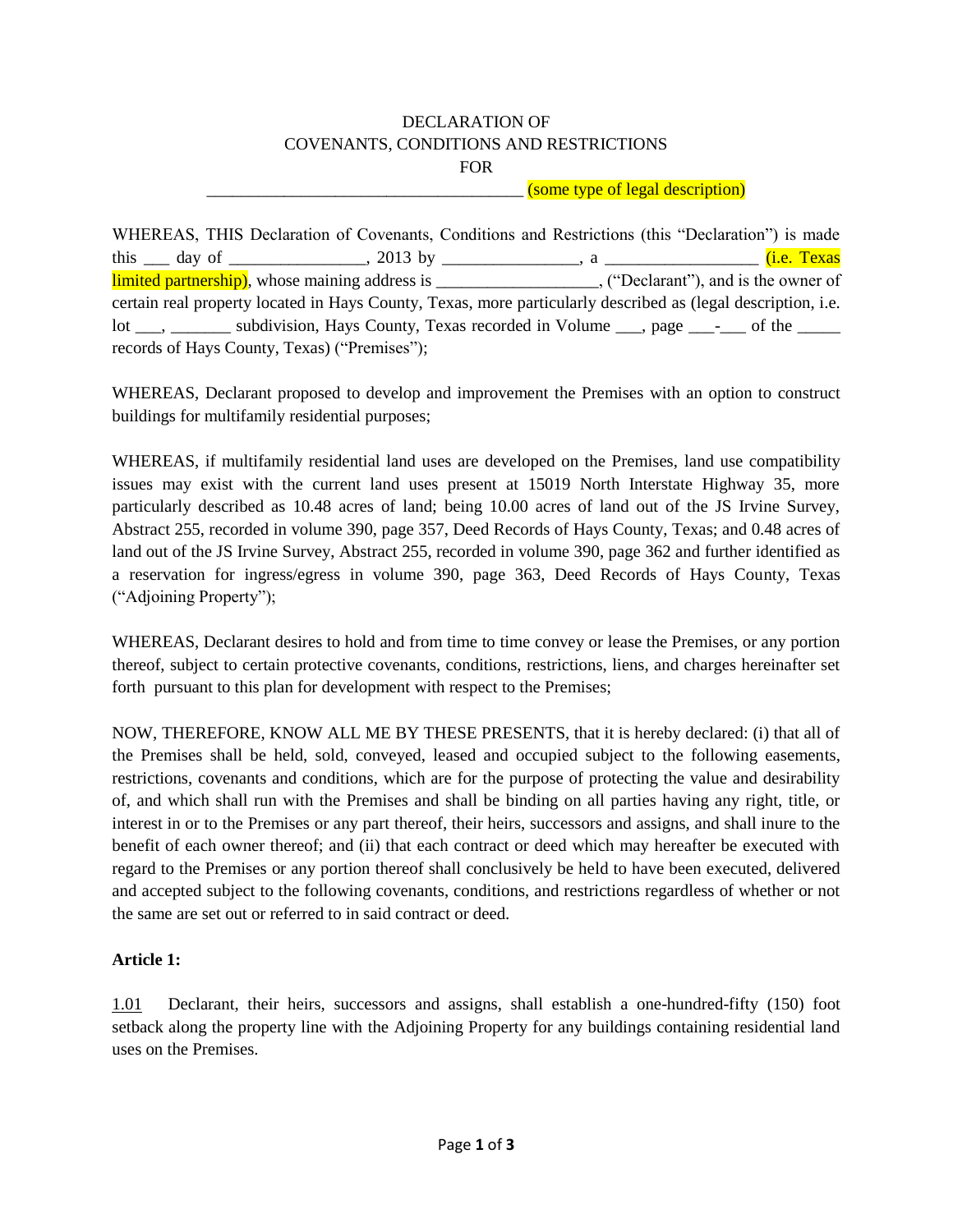1.02 Declarant, their heirs, successors and assigns, shall construct a barrier utilizing earthen berms and/or masonry walls to achieve a minimum eleven (11) foot high barrier above finished floor elevation of the bottom floor of the nearest building containing residential land uses, if residential land uses are constructed on the Premises. The peak finished height of such barrier shall be located on the highest point of the property within (30) feet of the property line with the Adjoining Property.

1.03 Declarant, their heirs, successors and assigns, shall plant a vegetative screen, such as bamboo, between the peak finished height of the above-referenced barrier and the property line with the Adjoining Property if residential land uses are constructed on the Premises. Such vegetative screen shall achieve a minimum height at maturity of twenty-five (25) feet. Plant specimens shall be planted at the minimum recommended spacing for the species in order to achieve complete screening. If bamboo species are utilized for this purpose, clumping varieties may be used. If a bamboo species is selected from a running variety, rhizome barrier shall be installed to a minimum depth of three (3) feet at the property line with the Adjoining Property, slanted outward at the top and projecting two (2) inches above finished grade.

## **Article 2:**

2.01 This Declaration may be amended or rescinded by the Declarant, their heirs, successors and assigns so long as the Owner of the Adjoining Property, their heirs, successors and assigns have consented in writing to the amendment or rescinding. No amendment by Delcarant shall be effective until there has been recorded in the Official Public Records of Hays County, Texas an instrument executed and acknowledged by Declarant and the Owner of the Adjoining Property, their respective heirs, successors and assigns, and setting forth the amendment or rescinding. Notwithstanding the foregoing, Declarant, their heirs, successors and assigns may amend this Declaration at any time to correct typographical and grammatical errors.

2.02 Except as otherwise provided herein, the owner of the Adjoining Property shall have the right to enforce all provides of this Declaration. Such right of enforcement shall include both damages for, and injunctive relief against, the breach of any such provision.

2.03 The failure to enforce any provision of this Declaration at any time shall not constitute a waiver of the right thereafter to enforce any such provision or any other provision of said restrictions.

2.04 The owner of the Adjoining Property shall have the right, when appropriate in its judgment, to claim or impose a lien upon any Lot or Improvement constructed thereon in order to enforce any right or effect compliance with this Declaration.

2.05 The provisions of this Declaration shall be deemed independent and severable, and the invalidity or partial invalidity of any provision or portion thereof shall not affect the validity or enforceability of any other provision or portion thereof.

2.06 Unless the context requires a contrary construction, the singular shall include the plural and the plural the singular; and the masculine, feminine or neuter shall each include the masculine, feminine and neuter.